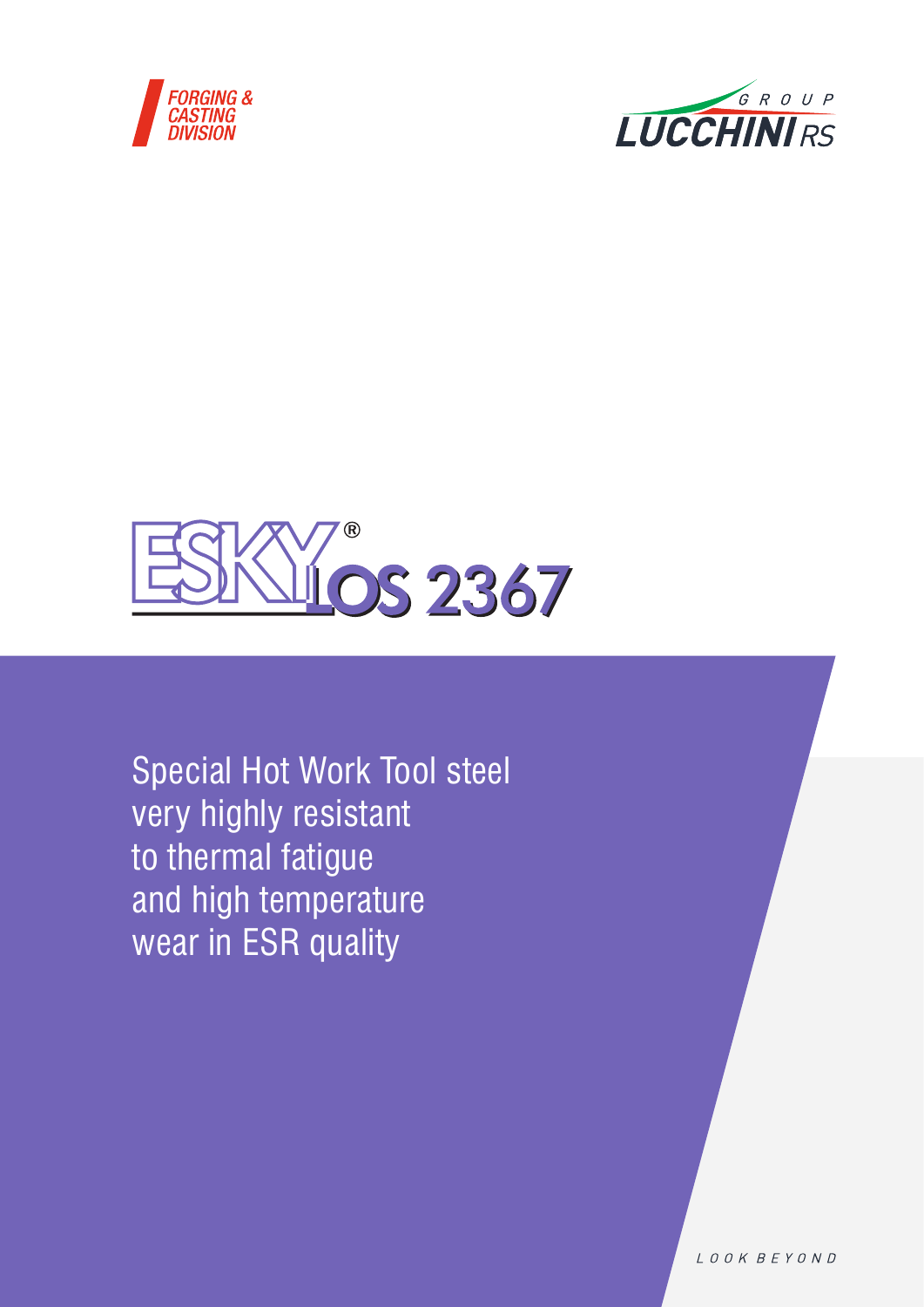





## General characteristics

EskyLos® 2367 is a special high alloyed Chromium-Molybdenum-Vanadium Hot Work Tool steel designed for the manufacture of dies, moulds, punches and other tools subjected to high working temperatures that need very highly resistant to thermal fatigue and high temperature wear.

The best features of this special Hot Work Tool steel grade are:

- high resistance to thermal shock and to heat cracking;
- excellent mechanical characteristics in hot condition;
- excellent toughness in hot condition;
- resistance to temper;
- excellent machinability.

EskyLos® 2367 is obtained through a special 'super clean' manufacturing process and the ESR Electro-Slag-Remelting technology.

This technology offers the following advantages:

- increase of material toughness;
- high micro-cleanness level:
- total isotropy of the material;
- very low segregation level.

EskyLos® 2367 is normally supplied in sections up to 500 mm in thickness, in the annealed condition with hardness values lower than 220 HB, thereby guaranteeing a good machinability.

If subjected to suitable hardening, followed by at least two suitable tempers, EskyLos® 2367 can reach a hardness of 52 HRc without strongly affecting the toughness.

In order to improve further the mechanical characteristics of the surface, EskyLos® 2367 can be coated with PVD or PA/ CVD methods. Alternatively it can be subjected to nitriding; this allows a hardness value of of the nitrided layer up to about 900-1000 HV.

The high micro-purity and structural homogeneity levels give this grade good suitability to polishing and photo-engraving.

If required, it is possible to carry out welding operations with TIG or MMA methods on dies made of EskyLos® 2367.

Constant development in hot processing technologies suggests the use of EskyLos® 2367, thanks to its high resistance to thermal fatigue and high temperature wear.

Thanks to its quasi-isotropic properties of ESR quality, EskyLos® 2367 represents also one of the most important tough options, for highly resistant plastic moulds that need very high pressure strength, excellent resistance to abrasion, also in combination with different surface coatings, and improved toughness in the mean time.

The increasing in the use of synthetic and abrasive materials has led manufacturers to use EskyLos® 2367 also when suitability for polishing and graining, combined with abrasion and compression resistance, are required.

EskyLos® 2367 is 100% ultrasonically inspected, according to the most demanding of NDT standards.

EskyLos® 2367 is demonstrating impressive resistance to thermal fatigue in many applications and a significantly longer mould life than conventional Hot Work Tool steel grades.

| A                              | Grade                                                | LOS 2367                                                       |
|--------------------------------|------------------------------------------------------|----------------------------------------------------------------|
| R                              | <b>Annealed Brinell</b><br><b>Hardness</b>           | $<$ 220 HR                                                     |
| C                              | <b>Chemical Analysis</b><br>(as Product<br>Analysis) | <b>LRS Standard</b><br>$1/2W + 1/2T$                           |
| D                              | Micro<br><b>Cleanliness</b>                          | ASTM E45 Method A (0,5 field)<br>NADCA $#207$<br>$1/2W + 1/2T$ |
| F                              | UT Quality                                           | UNI FN 10228-3 Class 4                                         |
| F                              | Grain Size                                           | <b>ASTM E112</b><br>> 5<br>$1/2W + 1/2T$                       |
| G                              | <b>Annealed Micro</b><br>structure                   | NADCA #207<br>I.T. MFT U003<br>$1/2W + 1/2T$                   |
| н                              | <b>Banding</b><br>Segregation                        | NADCA #207<br>$1/2W + 1/2T$                                    |
| I                              | <b>Impact Capability</b><br>Testing                  | NADCA #207<br>$Kv \ge 14(11)$ J<br>$1/2W + 1/2T$               |
| Sketch of sampling<br>location |                                                      | L<br>T<br>W                                                    |

**2** EskyLos® 2367 / Rev.01 / 10.2020

The content of this brochure is intended for information only and cannot be considered as binding in connection with the supply of material. All information, except for the cases of law, are strictly confidential and can only be disclosed with permission of Lucchini RS S.p.A.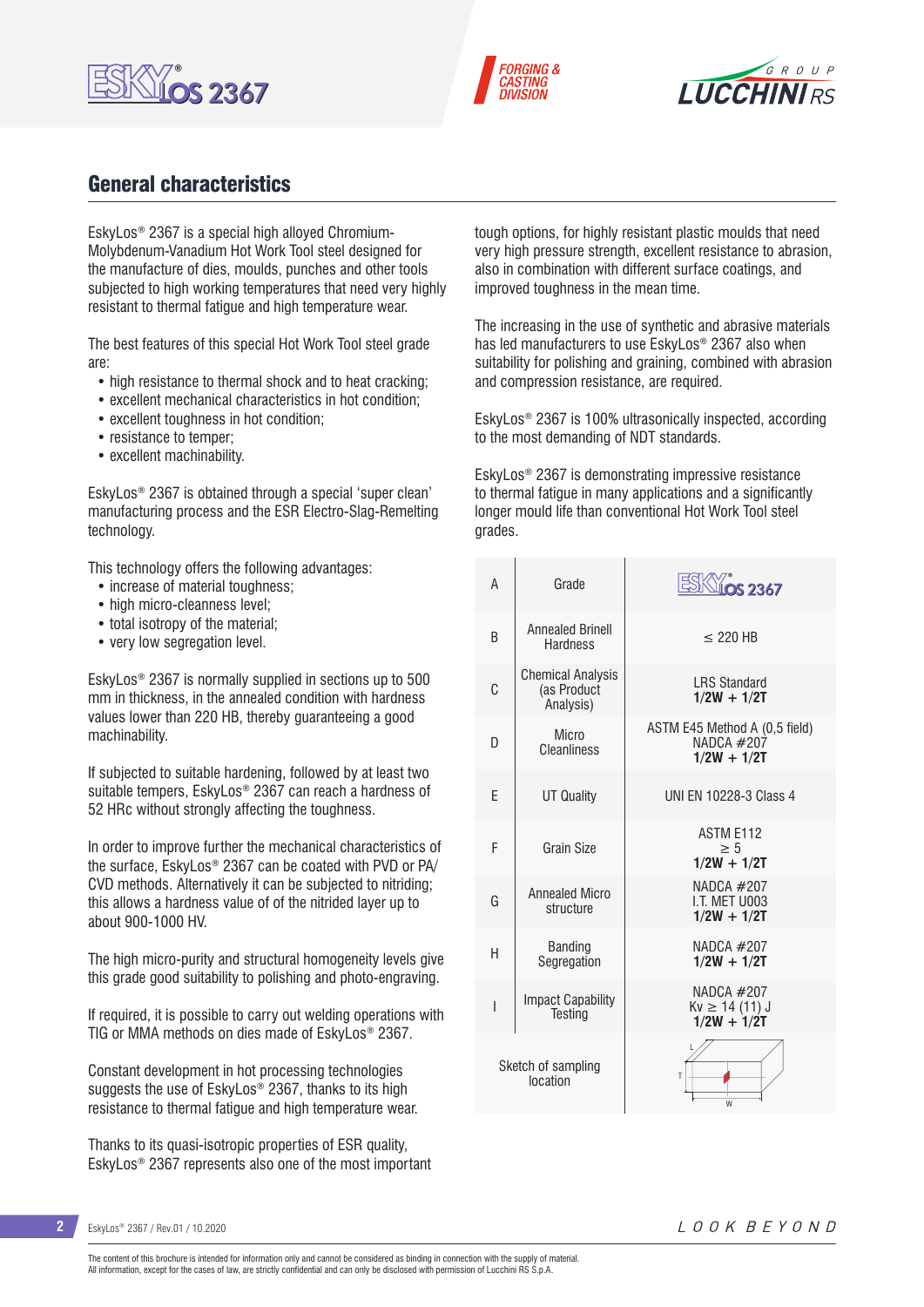





## Chemical analysis

|                             | Range | $C[\%]$ | Si [%] | Mn $[%]$ | $Cr$ [%] | Mo [%] | $V[\%]$ | $S[\%]$ | P[%]  |
|-----------------------------|-------|---------|--------|----------|----------|--------|---------|---------|-------|
| ESKY.<br>$\sqrt{10}$ s 2367 | min   | 0,32    | 0, 10  | 0,30     | 4,80     | 2,80   | 0,40    |         |       |
| Alloying [% in weight]      | max   | 0,40    | 0,30   | 0,50     | 5,50     | 3,20   | 0,70    | 0,003   | 0,015 |

Table for comparison of international classification

| W. Nr. | 1.2367      |
|--------|-------------|
| DIN    | X38CrMoV5-3 |

Lucchini RS's tool steels have been researched and formulated in order to optimize the material performances.

The brand name identifies the Lucchini RS product and the number evokes the Werkstoff classification or other means of reflecting the characteristics of use.

### Main applications

EskyLos® 2367 is suitable for the following applications:

- dies for aluminium die-casting;
- dies subjected to low pressure;
- chill moulds for gravity casting;
- containers for die-casting presses;
- dies for aluminium extrusion;
- extrusion press blocks;
- sleeves for extrusion presses;
- injection moulds.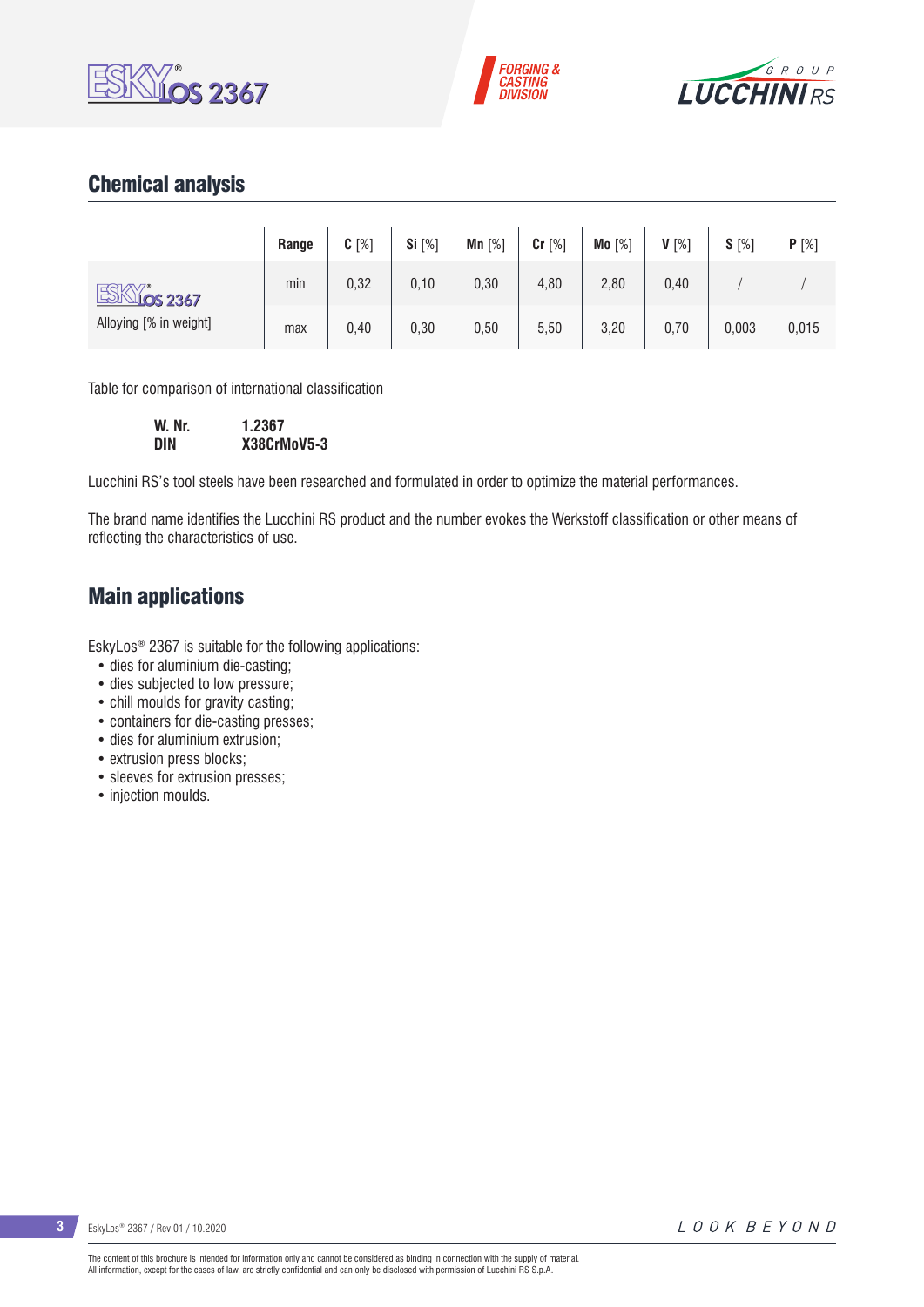





## Physical and mechanical properties

#### *Main physical properties*

| $\overline{OS}$ 2367                                          | $20^{\circ}$ C | $400^{\circ}$ C | at 6C |
|---------------------------------------------------------------|----------------|-----------------|-------|
| Modulus of elasticity [GPa]<br>$(1GPa = 1000 MPa)$            | 210            | 175             | 166   |
| Coefficient of thermal<br>expansion from 20 °C<br>at [10-6/K] |                | 12.1            | 12,9  |
| Thermal conductivity<br>[W/mK]                                | 25.8           | 27,2            | 31.4  |

*Main mechanical properties*

| OS 2367                                  | $400^{\circ}$ C | $500^{\circ}$ C | $600\degree$ C |
|------------------------------------------|-----------------|-----------------|----------------|
| Ultimate Tensile strength<br>(UTS) [MPa] | 1.240           | 1.060           | 760            |
| <b>Yield stress</b><br>(YS) [MPa]        | 1.020           | 850             | 520            |

These values are average values obtained on a sample which has been hardened at 1030 °C, quenched and tempered at 680 °C to achieve a hardness of 44 HRc.



### Heat treatments

EskyLos® 2367 is supplied in the annealed condition. If a different hardness is required or if heat treatment is needed, we suggest applying the following parameters.

This information is only indicative and must be adapted depending on the different heat treatment facilities employed and on the thickness of the bar.

#### *Soft annealing*

| Suggested temperature | 850 °C                                                                             |
|-----------------------|------------------------------------------------------------------------------------|
| Heating               | Max 50 $\degree$ C/h                                                               |
| Soaking time          | Minimum 120 min from when the<br>temperature settles                               |
| Cooling               | Slow in the furnace at max 25 $\degree$ C/h<br>to 600 °C, then at room temperature |

Soft annealing is recommended if optimum machinability of the material is important. After soft annealing a hardness of around 220 HB is achieved.

#### *Stress Relieving*

| Suggested temperature | 650 °C                                                                            |  |  |  |
|-----------------------|-----------------------------------------------------------------------------------|--|--|--|
| Heating               | Max $100 °C/h$                                                                    |  |  |  |
| Soaking time          | Minimum 120 min from when the<br>temperature settles                              |  |  |  |
| Cooling               | Slow in the furnace at max 25 $\degree$ C/h<br>to 200°C, then at room temperature |  |  |  |

If the suggested temperature is lower than the tempering temperature, the stress relieving temperature will be 50° C lower than the tempering temperature previously applied.

We strongly recommend to perform the stress relieving:

- After rough machining in order to minimize distortions and avoid quenching cracks by hardening treatment;
- After the finish machining, before the very first sampling, to avoid possible damages to cavity surface and subsurface caused by not optimized hard milling.

**4** EskyLos® 2367 / Rev.01 / 10.2020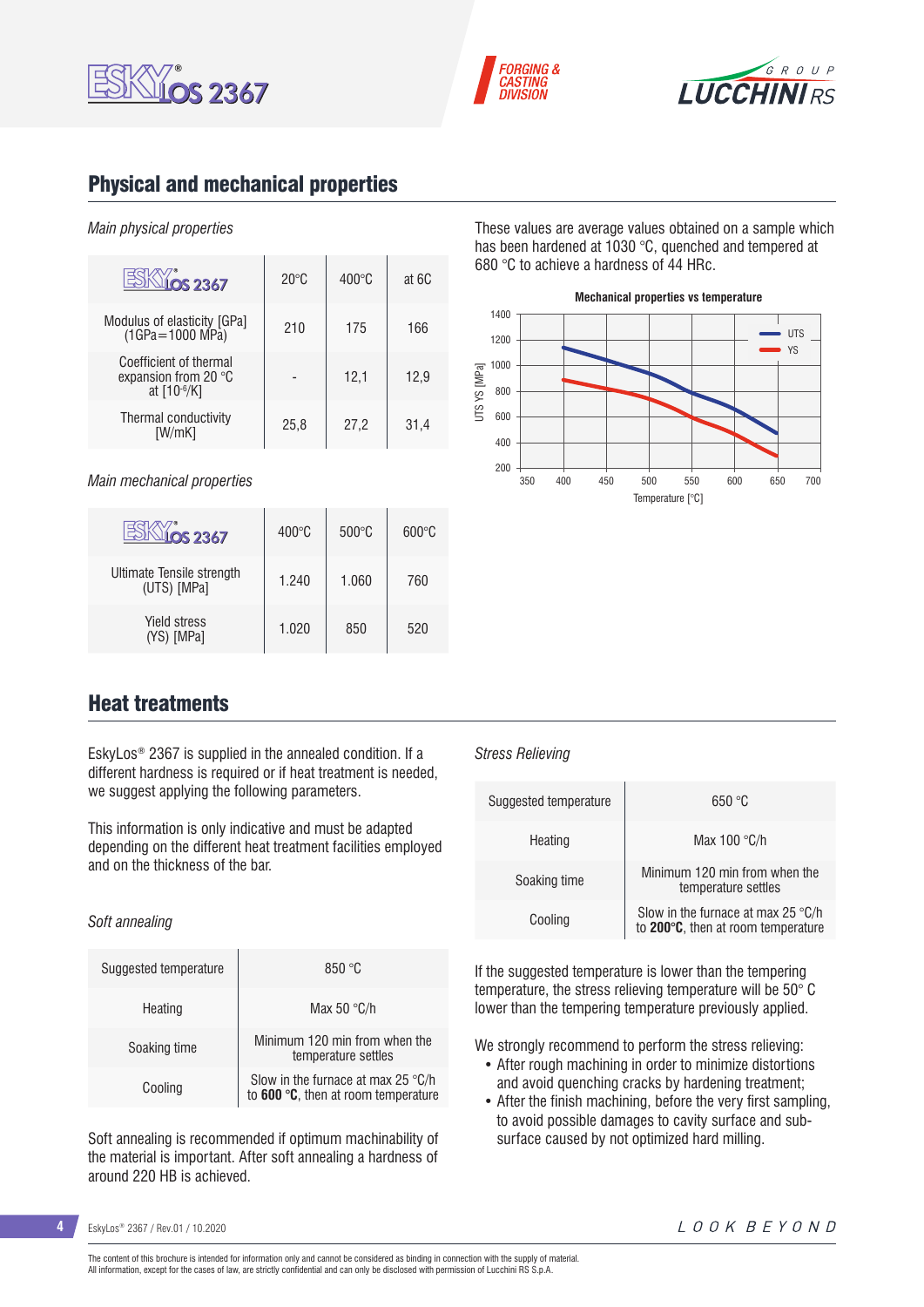





#### *Hardening*

Hardening should be carried out after the material has been pre-heated according to the following table.

| First pre-heating<br>temperature  | 400 °C                                                        |  |  |  |  |
|-----------------------------------|---------------------------------------------------------------|--|--|--|--|
| Heating                           | Max 150 $\degree$ C/h                                         |  |  |  |  |
| Soaking time                      | 25 min for every 25 mm thickness<br>or when (Ts-Tc) $<$ 90 °C |  |  |  |  |
|                                   |                                                               |  |  |  |  |
| Second pre-heating<br>temperature | 600 °C                                                        |  |  |  |  |
| Heating                           | Max $150 °C/h$                                                |  |  |  |  |
| Soaking time                      | 20 min every 25 mm thickness<br>or when $(Ts-TC) < 90$ °C     |  |  |  |  |
|                                   |                                                               |  |  |  |  |
| Third pre-heating<br>temperature  | 800 °C                                                        |  |  |  |  |
| Heating                           | Max 150 °C/h                                                  |  |  |  |  |
| Soaking time                      | 20 min every 25 mm thickness<br>or when (Ts-Tc) $<$ 90 °C     |  |  |  |  |

We suggest to carry out hardening on material supplied in the annealed condition and tempering immediately afterwards.

The aim of the first pre-heat at 400 °C is to eliminate stresses caused by machining. The following pre-heating cycles at 600 °C and 800 °C are necessary to homogenise the temperature of the piece. We recommend a rate of heating of 150 °C/h. The time of the different stages of pre-heating is calculated on the basis of the thickness of the piece and the temperature, as shown on the table.

Alternatively, the time can be adjusted on the basis of the difference between the internal temperature (Tc) and the Surface temperature (Ts) of the piece, measured by means of two thermocouples.

After the third pre-heat at 800 °C, the austenitising temperature should be reached as quickly as possible and maintained for 30 min from when (Ts-Tc)  $<$  15 °C or on the basis of the following formula:

> $t = (x + 39)/2$  $t =$  soaking time [min]  $x =$  thickness [mm]

| Austenitizing<br>temperature | 1010 - 1030°C                                        |
|------------------------------|------------------------------------------------------|
| Heating                      | $>150^{\circ}$ C/h                                   |
| Soaking time                 | $t = (x+39)/2$<br>or from $(T_s-T_c) < 15^{\circ}$ C |
| Cooling                      | Air, vacuum cooling, salt bath,<br>polymer in H2O    |

#### *Tempering*

It is recommended to set the temperature of the first temper at 580 °C, close to the secondary hardness. The temperature of the second temper must be set on the basis of the required mechanical properties, and must be higher than the temperature applied for the first temper.

The soaking time for the first and the second temper are calculated by applying the following empirical formula:

> $t' = t'' = 0.8 x + 120$  $t' = t'' =$  soaking time [min]  $x =$  thickness [mm]

A third temper at a temperature of 30-50 °C below the maximum temperature previously applied will function as a stress relieving cycle.

Tempers at a temperature between 400 and 550 °C are not advisable, as they reduce the material toughness. Tempers at a temperature lower than 200 °C should not be carried out.

The soaking time for the third temper are calculated by applying the following empirical formula:

 $t''' = 0.8x + 180$ t''' = soaking time [min]  $x =$  thickness [mm]

| First tempering<br>temperature | $550 - 580$ °C    |
|--------------------------------|-------------------|
| Soaking time                   | $t' = 0.8x + 120$ |
| Cooling                        | Room temperature  |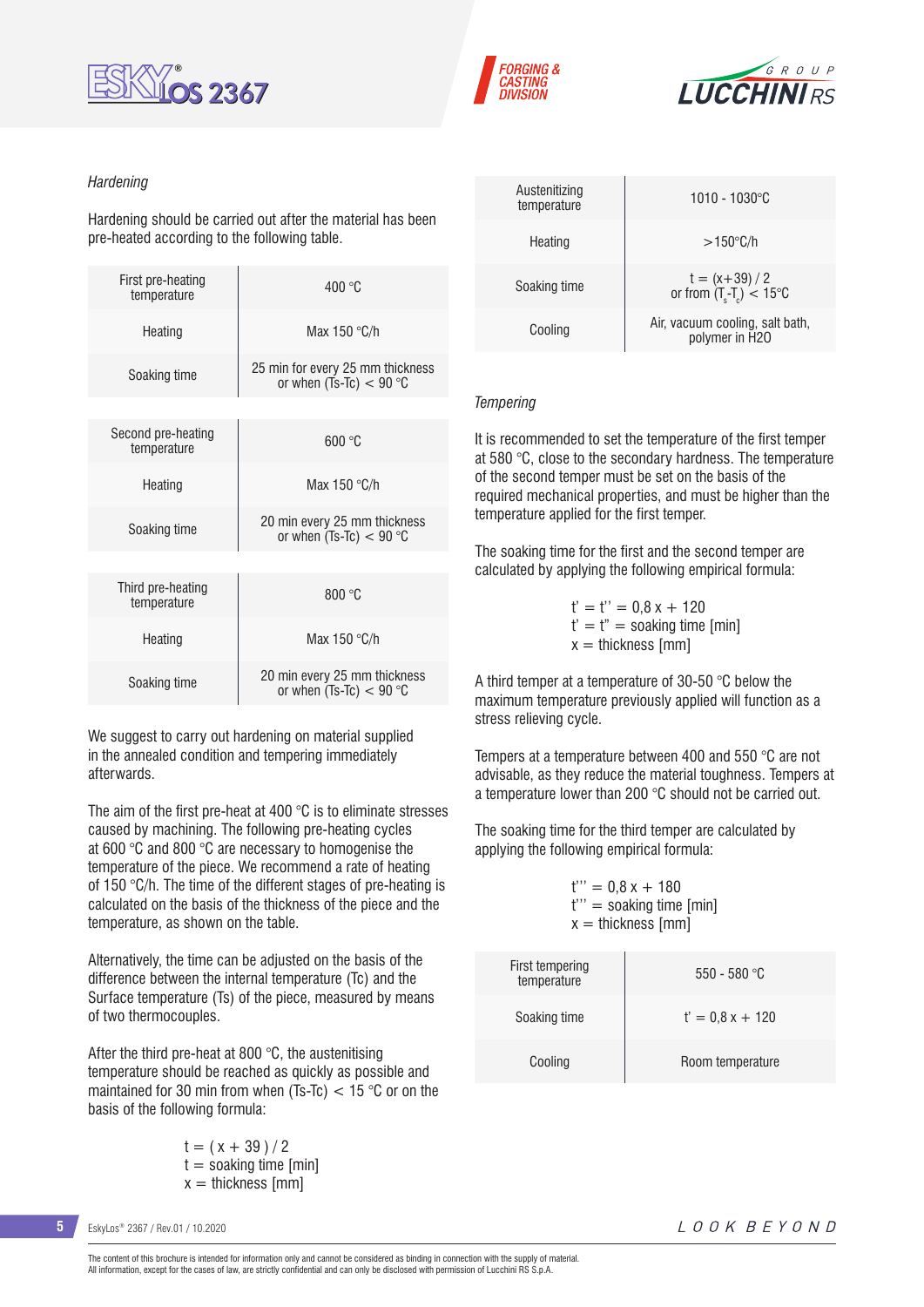





|               | Second tempering<br>temperature |    |  |  | Set on the basis of the required<br>mechanical properties, in any case<br>higher than the temperature applied<br>for the first temper. |  |  |            |  |
|---------------|---------------------------------|----|--|--|----------------------------------------------------------------------------------------------------------------------------------------|--|--|------------|--|
|               | Soaking time                    |    |  |  | $t'' = 0.8x + 120$                                                                                                                     |  |  |            |  |
|               | Cooling                         |    |  |  | Room temperature                                                                                                                       |  |  |            |  |
|               |                                 |    |  |  |                                                                                                                                        |  |  |            |  |
|               | Third tempering<br>temperature  |    |  |  | 30-50 $\degree$ C lower than the max<br>temperature previously applied                                                                 |  |  |            |  |
|               | Soaking time<br>Cooling         |    |  |  | $t''' = 0.8x + 180$                                                                                                                    |  |  |            |  |
|               |                                 |    |  |  | Slow cooling in the furnace up to<br>250 °C, then at room temperature                                                                  |  |  |            |  |
|               |                                 |    |  |  | <b>Tempering curve</b>                                                                                                                 |  |  |            |  |
|               |                                 | 60 |  |  |                                                                                                                                        |  |  | <b>HRc</b> |  |
|               | 52                              |    |  |  |                                                                                                                                        |  |  |            |  |
|               | 44                              |    |  |  |                                                                                                                                        |  |  |            |  |
| Hardness [HRc | 36                              |    |  |  |                                                                                                                                        |  |  |            |  |
|               |                                 |    |  |  |                                                                                                                                        |  |  |            |  |
|               | 28                              |    |  |  |                                                                                                                                        |  |  |            |  |
|               | 20                              |    |  |  |                                                                                                                                        |  |  |            |  |

Tempering curve of a sample which has been austenitised at 1030 °C. The diagram shows values obtained after the second temper.

#### *Variation in dimensions during heat treatment*

During the heat treatment of EskyLos® 2367 the phase transformation points are exceeded. Inevitably this causes a variation in the volume of the material. For this reason we recommend leaving enough machining allowance to compensate for the change of dimension due to heat treatment. All the corners should be rounded off.

#### *Nitriding*

The purpose of nitriding is to increase the resistance of the material to wear and abrasion. This treatment is very useful for components where high performance is necessary, as it extends the life of the material. We suggest nitriding the component in the hardened and tempered condition. The tempering temperature must be at least 50 °C higher than the nitriding temperature.

Modern nitriding processes allow the original dimensions of the component to be maintained. We recommend heat treating the component in the finish machined condition.

In any case, other properties can be analyzed and studied deeper by Lucchini RS on specific Customer request: please consult Lucchini RS specialists of MET Department



### Comparison of properties of different hot work tool steels

Tempering temperature [°C]

350 400 450 500 550 600 650 700

**6** EskyLos® 2367 / Rev.01 / 10.2020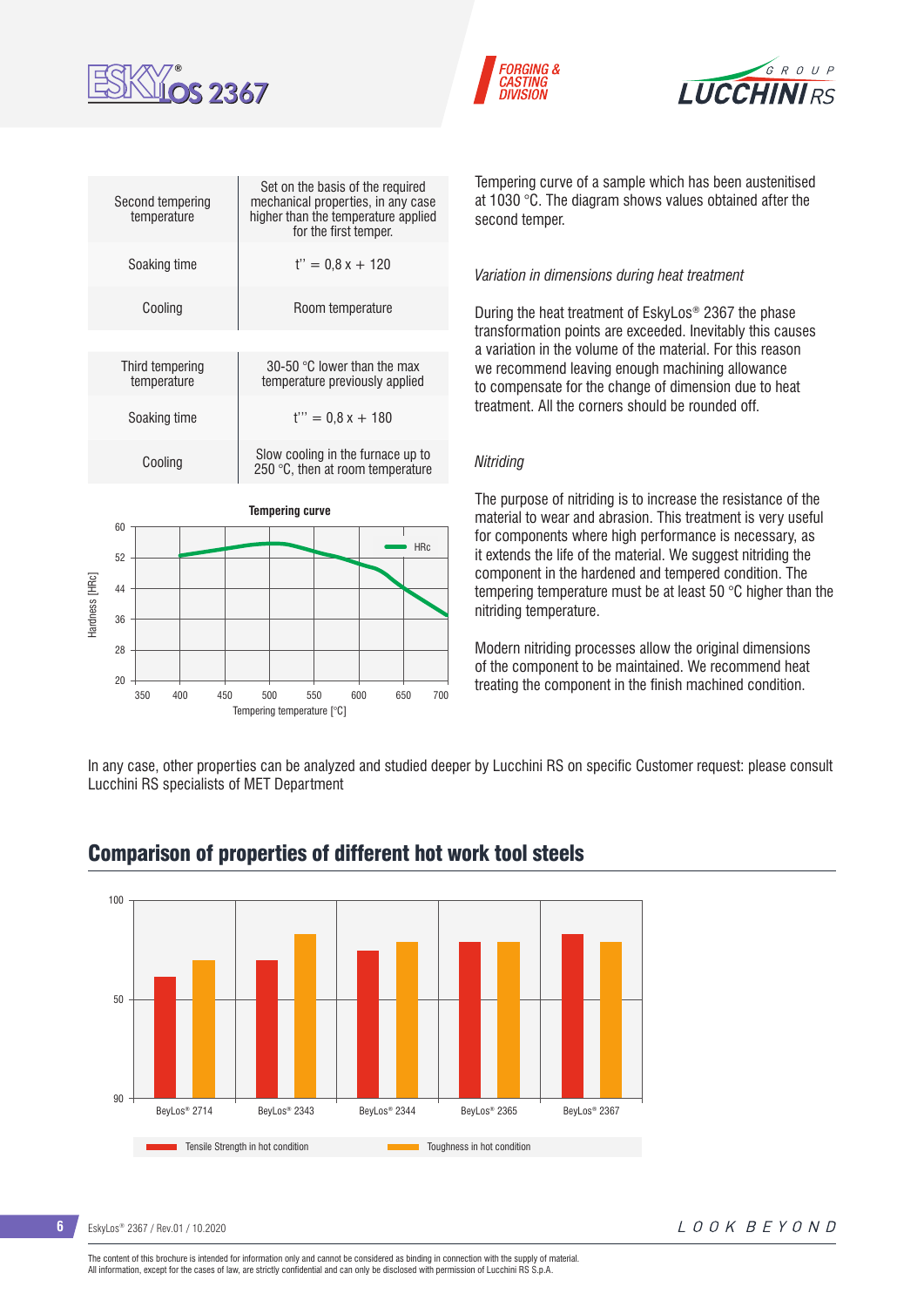





## CCT Curve



## Annealed microstructure of EskyLos® 2367



The annealed microstructure of the as received steel consists essentially of a ferritic matrix with a homogeneous distribution of spheroidized carbides, when examined at 500X, after being polished and etched with 4% Nital.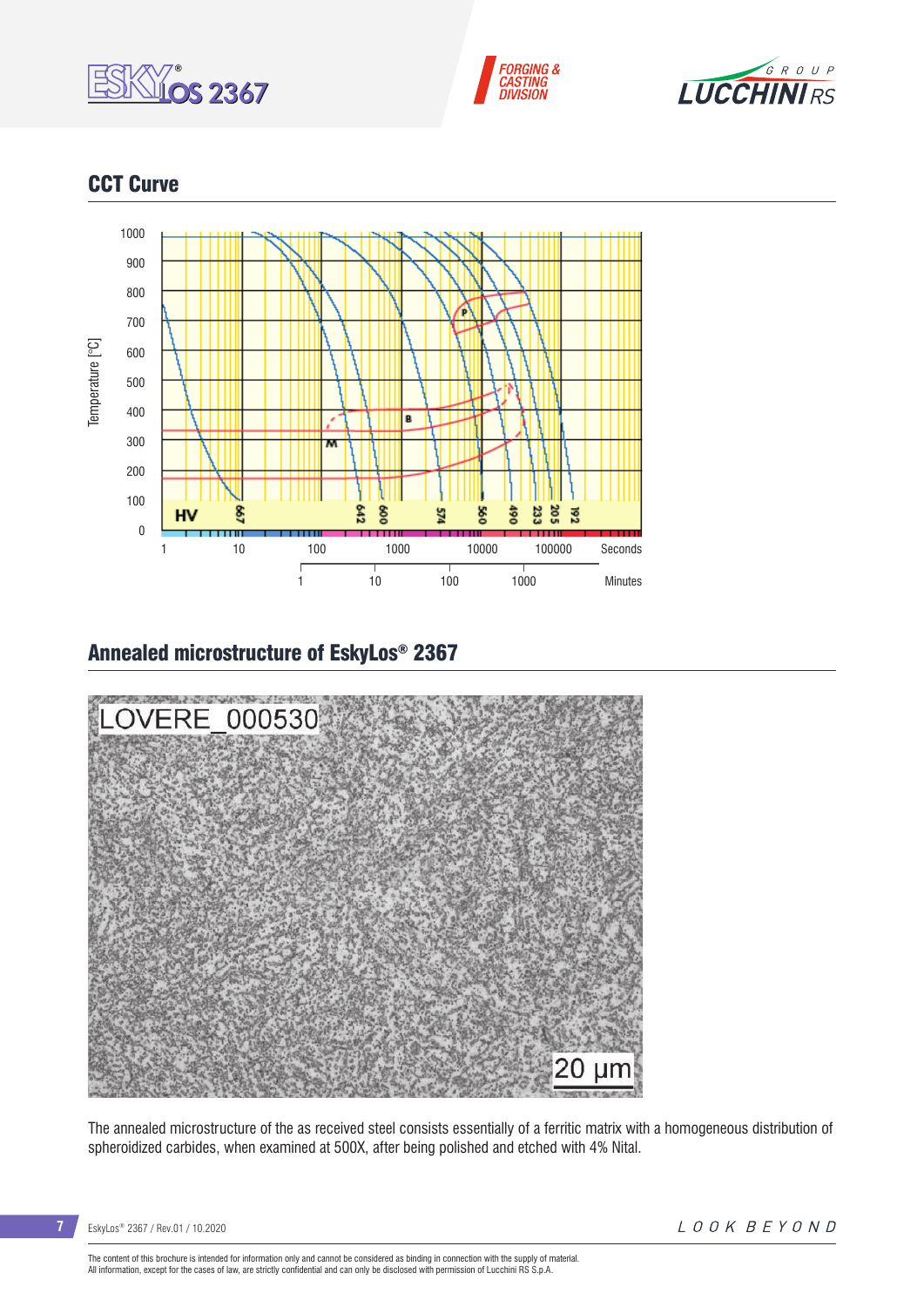





# Quick comparison guide among the different Hot Work Tool Steel Grades

The following table shows a quick comparison among the most important characteristics of the Hot Work tool Steel grades produced by Lucchini RS.

| <b>Lucchini RS Hot Work tool Steel Family</b>    |                         |                         |                         |                |                         |                         |                         |                                         |                         |                |            |                         |                |                         |                |
|--------------------------------------------------|-------------------------|-------------------------|-------------------------|----------------|-------------------------|-------------------------|-------------------------|-----------------------------------------|-------------------------|----------------|------------|-------------------------|----------------|-------------------------|----------------|
|                                                  |                         |                         |                         |                |                         |                         |                         | <b>Annealed Not Corrosion Resistant</b> |                         |                |            |                         |                |                         |                |
| <b>Special features</b><br>and delivered         | <b>KEYLOS</b>           |                         |                         |                |                         | <b>BEYLOS</b>           |                         |                                         |                         | <b>ESKYLOS</b> |            |                         |                |                         |                |
| conditions                                       | 6959                    | 2329                    | 2711                    | 2714           | 2340                    | 2343                    | 2344                    | 2365M                                   | 2367                    | 6959           | 2340       | 2343                    | 2344           | 2365M                   | 2367           |
| HB in surface<br>In Annealed<br>condition        | $<$ 220                 | $<$ 220                 | < 220                   | < 220          | $<$ 220                 | $<$ 220                 | $<$ 220                 | $<$ 220                                 | $<$ 220                 | < 220          | < 220      | $<$ 220                 | $<$ 220        | $<$ 220                 | $<$ 220        |
| HB in surface<br>Hardened after<br>machining     | 370<br>410              | 370<br>410              | 370<br>410              | 370<br>410     | 400<br>450              | 400<br>450              | 400<br>450              | 400<br>450                              | 400<br>450              | 370<br>410     | 400<br>450 | 400<br>450              | 400<br>450     | 400<br>450              | 400<br>450     |
| Maximum<br>thickness [mm]                        | 500                     | 600                     | 500                     | 700            | 500                     | 500                     | 500                     | 500                                     | 500                     | 500            | 500        | 500                     | 500            | 500                     | 500            |
| Hardness and<br><b>Wear Resistance</b>           | 3                       | 3                       | $\overline{\mathbf{3}}$ | 3              | 4                       | 4                       | $\overline{\mathbf{4}}$ | 4                                       | 4                       | 3              | 4          | $\overline{\mathbf{4}}$ | 4              | $\overline{\mathbf{4}}$ | 4              |
| Dearee of<br>Through Hardening<br>in the section | 4                       | $\overline{2}$          | 3                       | 3              | 3                       | 3                       | 3                       | 3                                       | 3                       | 4              | 3          | 3                       | 3              | 3                       | 3              |
| <b>Toughness</b>                                 | $\overline{\mathbf{4}}$ | $\mathbf{1}$            | 4                       | 4              | 3                       | 3                       | $\overline{2}$          | $\overline{2}$                          | $\overline{\mathbf{2}}$ | 4              | 3          | 3                       | $\overline{2}$ | $\overline{2}$          | $\overline{2}$ |
| Machinability<br>after Annealing                 | $\overline{\mathbf{3}}$ | 3                       | 3                       | 3              | 3                       | 3                       | $\overline{3}$          | 3                                       | 3                       | 3              | 3          | 3                       | 3              | 3                       | 3              |
| Machinability<br>after Hardening                 | 1                       | $\overline{2}$          | 1                       | 1              | 1                       | 1                       | 1                       | 1                                       | 1                       | 1              | 1          | 1                       | 1              | 1                       | $\mathbf{1}$   |
| Etch-Grainability                                | $\overline{\mathbf{2}}$ | $\overline{\mathbf{c}}$ | $\bf 2$                 | $\bf 2$        | $\overline{\mathbf{c}}$ | $\overline{\mathbf{c}}$ | $\overline{2}$          | $\overline{\mathbf{c}}$                 | $\mathbf 2$             | 4              | 4          | 4                       | 4              | 4                       | 4              |
| Polishability                                    | $\overline{2}$          | $\overline{2}$          | $\overline{\mathbf{c}}$ | $\overline{2}$ | $\overline{2}$          | $\overline{2}$          | $\overline{2}$          | 2                                       | $\overline{\mathbf{c}}$ | 4              | 4          | 3                       | 3              | 4                       | 3              |
| Repair<br>by Welding                             | 1                       | 1                       | $\mathbf{1}$            | 1              | 1                       | 1                       | 1                       | 1                                       | 1                       | 1              | 1          | 1                       | 1              | 1                       | $\mathbf{1}$   |
| Thermal<br>Conductivity                          | $\overline{2}$          | $\overline{2}$          | $\overline{2}$          | $\overline{2}$ | 1                       | 1                       | 1                       | 1                                       | 1                       | $\overline{2}$ | 1          | 1                       | 1              | 1                       | 1              |
| Corrosion<br>Resistance                          | $\bf{0}$                | $\bf{0}$                | $\bf{0}$                | $\bf{0}$       | $\bf{0}$                | $\bf{0}$                | $\bf{0}$                | 0                                       | $\bf{0}$                | 0              | $\bf{0}$   | $\bf{0}$                | 0              | $\bf{0}$                | $\bf{0}$       |

**4 Excellent 3 Very Good 2 Good 1 Normal 0 Unsuitable**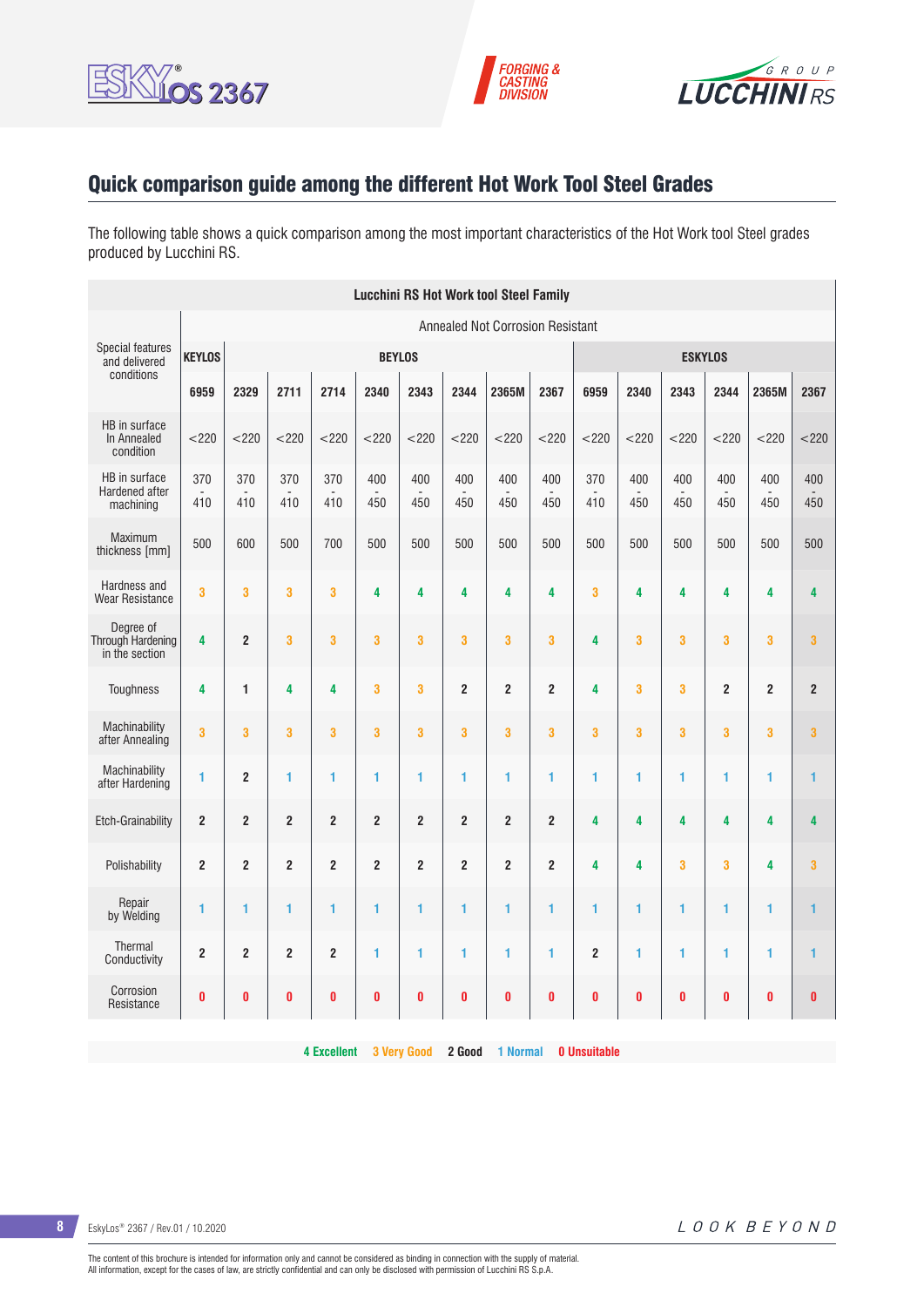





## The advantages of the ESR technology

The ESR (Electro-Slag-Melting) manufacturing technology offers the following advantages:

- increase of material toughness:
- high micro-cleanness level;
- total isotropy of the material;
- very low segregation level.

The ESR process is based on ingot remelting, through a traditional VD (vacuum degassing) process, using a particular copper ingot mould that contains basic slag.

The ingot is remelted in a way that the liquid metal passes through the slag, which acts as a filter and retains the inclusions.

The process of solidification inside the ingot mould is faster than in a traditional process.

The result is homogeneous and isotropic steel.







Thanks to the ESR process, EskyLos® 2367 satisfies the most difficult requirements in terms of toughness and suitability to polishing. It is suitable for the manufacture of moulds subjected to mirror polishing and to high mechanical stress.

**9** EskyLos® 2367 / Rev.01 / 10.2020

LOOK BEYOND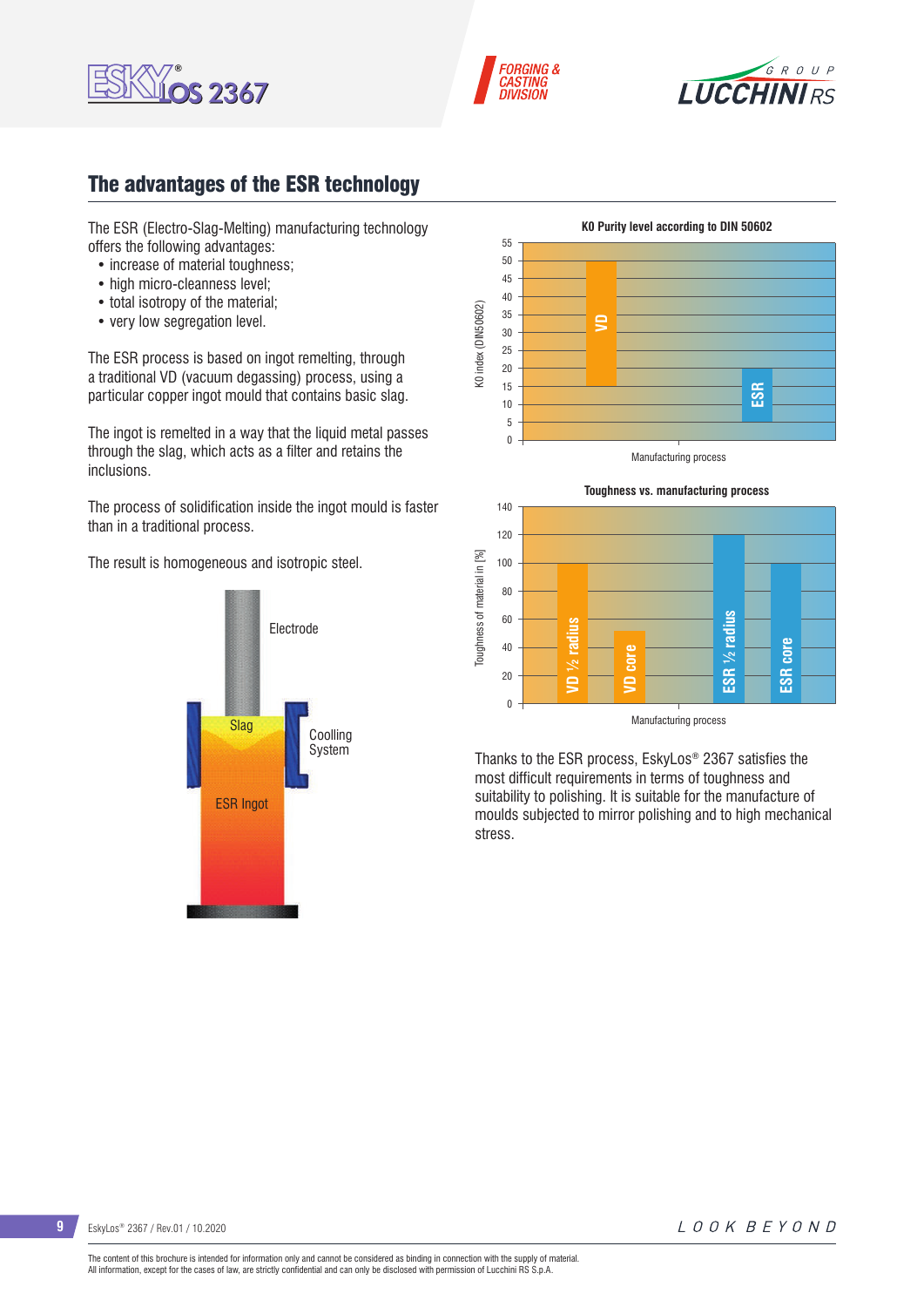





# Guidance for machining

 $\overline{1}$ 

The following parameters are indicative only and must be adapted to the particular application and to the machinery employed. The data refer to material in the annealed condition. Hardness 220 HB max.

#### *Turning*

|                                      | Rough machining |            | Finish machining                        |                |
|--------------------------------------|-----------------|------------|-----------------------------------------|----------------|
| Type of insert                       | P20-P40 coated  | <b>HSS</b> | P <sub>10</sub> -P <sub>20</sub> coated | Cermet         |
| V <sub>c</sub> cutting speed [m/min] | $170 \div 220$  | $(\star)$  | $200 \div 250$                          | $240 \div 300$ |
| a, cutting depth [mm]                | $1 \div 5$      | $(\star)$  |                                         | < 0.5          |

#### *Milling*

|                                      |                                             | Rough machining                         |            |
|--------------------------------------|---------------------------------------------|-----------------------------------------|------------|
| Type of insert                       | P <sub>25</sub> -P <sub>35</sub> not coated | P <sub>25</sub> -P <sub>35</sub> coated | <b>HSS</b> |
| V <sub>c</sub> cutting speed [m/min] | $160 \div 240$                              | $180 \div 280$                          | $(\star)$  |
| $fz$ feed [mm]                       | $0,15 \div 0,3$                             | $0.15 \div 0.3$                         | $(\star)$  |
| a, cutting depth [mm]                | $2 \div 4$                                  | $2 \div 4$                              | $(\star)$  |

|                         |                                             | Pre-finishing                           |               |
|-------------------------|---------------------------------------------|-----------------------------------------|---------------|
| Type of insert          | P <sub>10</sub> -P <sub>20</sub> not coated | P <sub>10</sub> -P <sub>20</sub> coated | <b>HSS</b>    |
| V cutting speed [m/min] | $180 \div 260$                              | $200 \div 280$                          | $(\texttt{'}$ |
| $f$ , feed [mm]         | $0,2 \div 0,3$                              | $0,2 \div 0,3$                          | $(\star)$     |
| a, cutting depth [mm]   | $1 \div 2$                                  | $1 \div 2$                              | (*)           |

|                                      |                                             | Finishing                               |                 |
|--------------------------------------|---------------------------------------------|-----------------------------------------|-----------------|
| Type of insert                       | P <sub>10</sub> -P <sub>20</sub> not coated | P <sub>10</sub> -P <sub>20</sub> coated | Cermet P15      |
| V <sub>c</sub> cutting speed [m/min] | $200 \div 280$                              | $220 \div 300$                          | $240 \div 330$  |
| $f$ , feed [mm]                      | $0,05 \div 0,2$                             | $0,05 \div 0,2$                         | $0,05 \div 0,2$ |
| a, cutting depth [mm]                | $0.5 \div 1$                                | $0.5 \div 1$                            | $0.3 \div 0.5$  |

#### *(\*) not advisable*

**10** EskyLos® 2367 / Rev.01 / 10.2020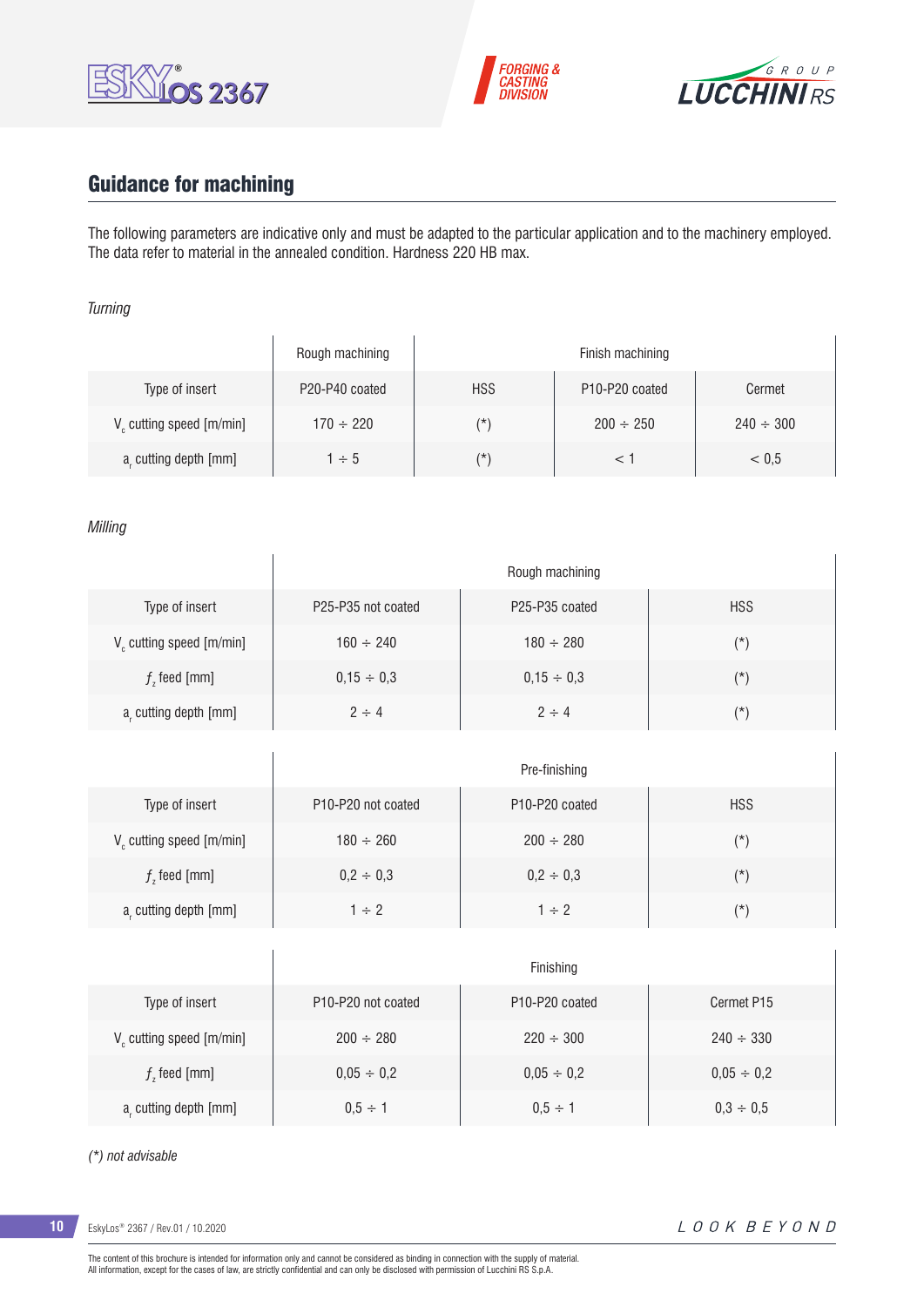





### *Drilling*

| Type of insert                       | tip with interchangeable inserts | <b>HSS</b> | brazed tip       |
|--------------------------------------|----------------------------------|------------|------------------|
| V <sub>c</sub> cutting speed [m/min] | $190 \div 220$                   | (*`        | $60 \div 80$     |
| $fz$ feed per turn [mm/turn]         | $0.05 \div 0.15$                 | (*`        | $0.15 \div 0.25$ |

#### *(\*) not advisable*

### *General formulae*

| Type of machining             | Drilling                                                                                                          | Milling                                                                           |
|-------------------------------|-------------------------------------------------------------------------------------------------------------------|-----------------------------------------------------------------------------------|
| n: number of turns of mandrel | $V_{\rm c}$ * 1000 / $\pi$ * D <sub>c</sub>                                                                       | $V_r * 1000 / \pi * D_c$                                                          |
| $V_f$ : feed speed [m/min]    | $V_{f} = f_{7}$ * n                                                                                               | $V_{f} = f_{7}$ * n * z <sub>n</sub>                                              |
| $fz$ feed per turn [mm/turn]  | $\overline{\phantom{a}}$                                                                                          | $f_{n} = V_{f} / n$                                                               |
| <b>Note</b>                   | D <sub>r</sub> : Milling cutter or tip diameter [mm]<br>V <sub>c</sub> : cutting speed [m/min]<br>$f$ ; feed [mm] | $f_n$ : feed per turn [mm/turn]<br>z <sub>n</sub> : No. of milling cutter inserts |

### Approximate equivalent values between hardness and ultimate tensile strength

| HB         | 530   | 520   | 512   | 495   | 480   | 471   | 458   | 445   | 430   | 415   | 405   | 390   | 375   |
|------------|-------|-------|-------|-------|-------|-------|-------|-------|-------|-------|-------|-------|-------|
| <b>HRc</b> | 54    | 53    | 52    | 51,1  | 50,2  | 49,1  | 48,2  | 47    | 45,9  | 44,5  | 43,6  | 41,8  | 40,5  |
| <b>MPa</b> | 1.900 | 1.850 | 1.800 | 1.750 | 1.700 | 1.650 | 1.600 | 1.550 | 1.500 | 1.450 | 1.400 | 1.350 | 1.300 |
|            |       |       |       |       |       |       |       |       |       |       |       |       |       |
| HB         | 360   | 350   | 330   | 320   | 305   | 294   | 284   | 265   | 252   | 238   | 225   | 209   | 195   |
| <b>HRc</b> | 38,8  | 37,6  | 35,5  | 34,2  | 32,4  | 31    | 29    | 27    | --    | --    | --    | $- -$ | --    |
| <b>MPa</b> | 1.250 | 1.200 | 1.150 | 1.100 | 1.050 | 1.000 | 950   | 900   | 850   | 800   | 750   | 700   | 650   |